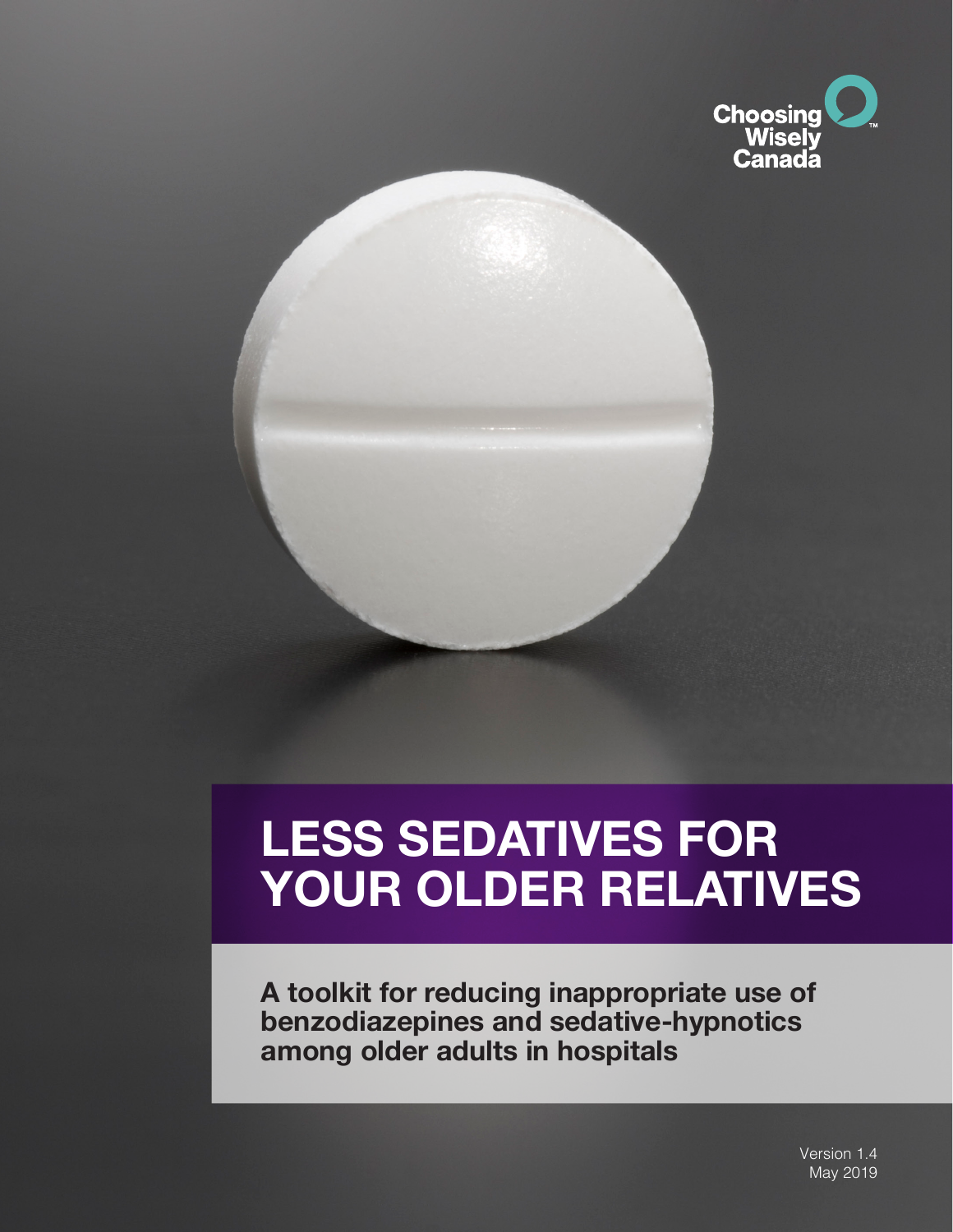**Don't use benzodiazepines or other sedative-hypnotics in older adults as first choice for insomnia, agitation or delirium.**

> Canadian Geriatrics Society, Choosing Wisely Canada recommendation #2

> Canadian Society for Hospital Medicine, Choosing Wisely Canada recommendation #3

**Don't routinely continue benzodiazepines initiated during an acute care hospital admission without a careful review and plan of tapering and discontinuing, ideally prior to hospital discharge.**

> Canadian Psychiatric Association, Canadian Academy of Geriatric Psychiatry, Canadian Academy of Child and Adolescent Psychiatry, Choosing Wisely Canada recommendation #9

**Don't use benzodiazepines or other sedative-hypnotics in older adults as first choice for insomnia.**

> Canadian Psychiatric Association, Canadian Academy of Geriatric Psychiatry, Canadian Academy of Child and Adolescent Psychiatry, Choosing Wisely Canada recommendation #13

**Don't continue medications that are no longer indicated or where the risks outweigh the benefits.**

**Don't use a medication for long-term risk reduction if life expectancy is shorter than the time-to benefit of the medication.**

> Canadian Society of Hospital Pharmacists, Choosing Wisely Canada recommendation #1

**Don't routinely prescribe benzodiazepines or other sedative-hypnotics for promotion of sleep without first a trial of non-pharmacologic interventions.**

> Canadian Society of Hospital Pharmacists, Choosing Wisely Canada recommendation #5

**Don't prescribe or dispense benzodiazepines without building a discontinuation strategy into the patient's treatment plan (except for patients who have a valid indication for long-term use).**

> Canadian Pharmacists Association, Choosing Wisely Canada recommendation #6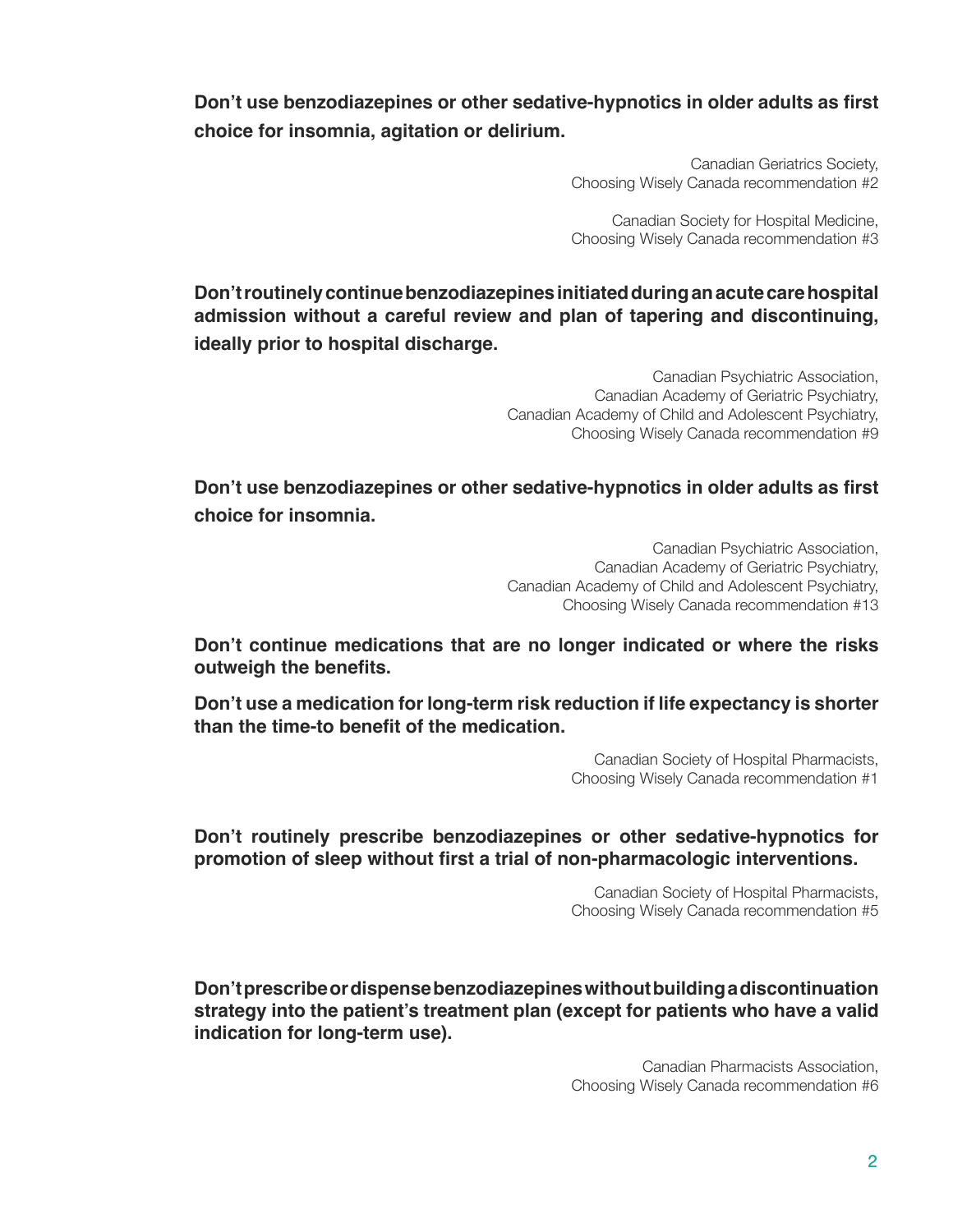

### **Inspiration for this Toolkit**

At Sinai Health System in Toronto, 15.9% of patients who were not previously on benzodiazepines or other sedative hypnotics (BSH-naïve patients) were prescribed these medications during their hospital stay. Of these, 87% were inappropriately prescribed for insomnia. A multi-disciplinary team was established consisting of physicians, nurses, pharmacists and administrators, with the goal of reducing the monthly proportion of BSH-naïve inpatients prescribed a new BSH for sleep by 20% in one year. The initiative consisted of physician and nurse education, order set changes to improve appropriate prescribing, and the creation of a sleep-friendly environment. During the implementation period between September 2015 and July 2016, the rate of BSH-naïve patients who were prescribed these medications declined from 15.9% to 8.9%, a 44% decrease.

References:

Pek EA, MD, Remfry A, Pendrith C, et al. High prevalence of inappropriate benzodiazepine and sedative hypnotic prescriptions among hospitalized older adults. J. Hosp. Med 2017;5;310-316.

Soong C, Burry L, Cho HJ, et al. An Implementation Guide to Promote Sleep and Reduce Sedative-Hypnotic Initiation for Noncritically Ill Inpatients. JAMA Intern Med. Published online June 03, 2019179(7):965–972.

Fan-Lun C, Chung C, Lee EHG, et al Reducing unnecessary sedative-hypnotic use among hospitalised older adults BMJ Quality & Safety Published Online First: 03 July 2019.

This toolkit was co-authored by Dr. Christine Soong, who led the initiative at Sinai Health System.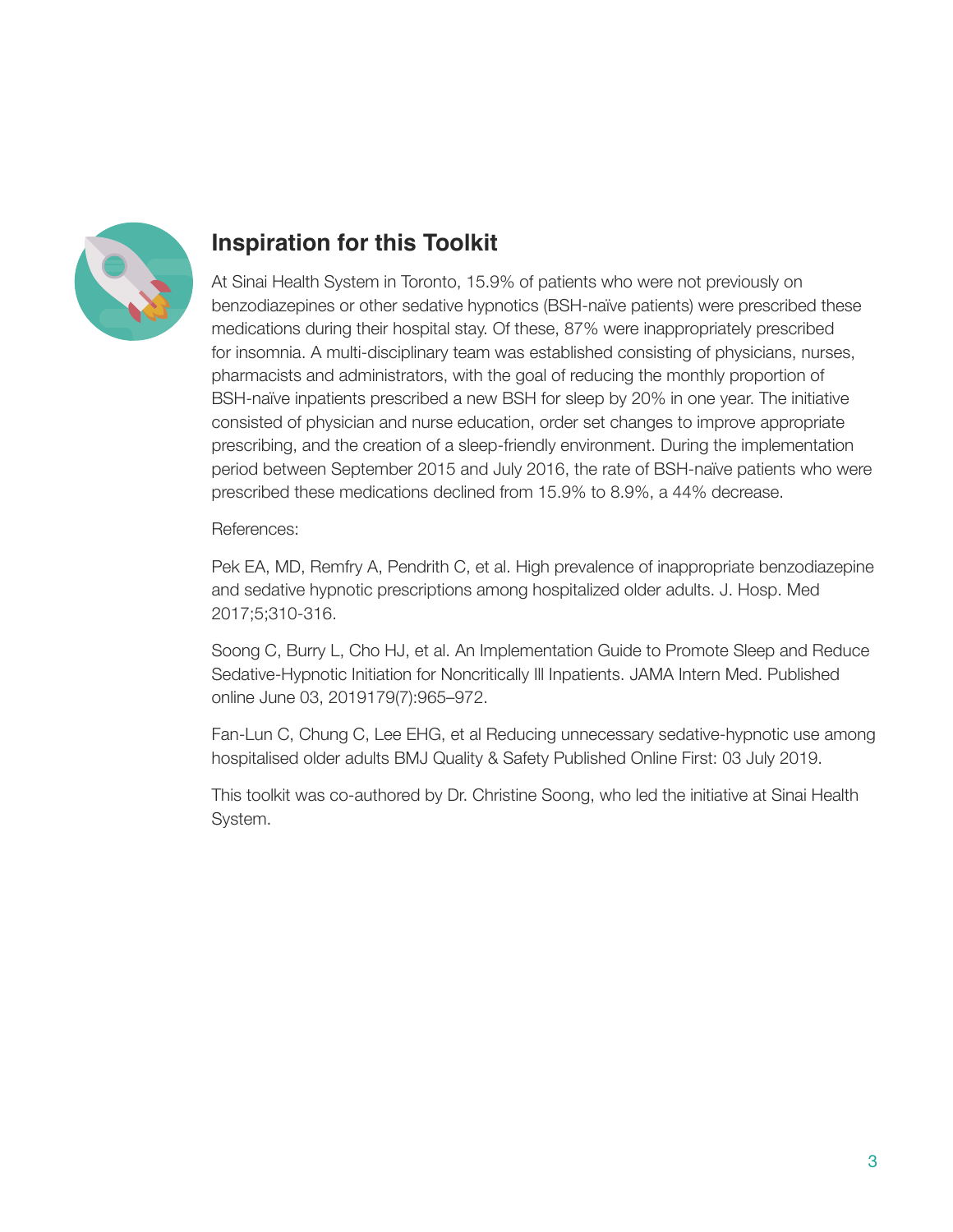

### **Introduction**

This toolkit was created to support the implementation of interventions designed to reduce unnecessary use of benzodiazepines or other sedative-hypnotics (BSH) among older adults (age 65 and above) in your hospital. It can be used by physician groups, clinical services or organizations to help achieve significant reductions in overuse of BSH.

In order to select the most appropriate intervention, it is important to understand the main driver of inappropriate BSH use on your clinical service or institution. The most common reasons for BSH overuse are related to managing insomnia, delirium and agitation in hospital.

Based on the experience in your institution, this toolkit is suitable if the problem is that BSH are initiated to manage insomnia in hospital.



## **Make sure this toolkit is right for you**

This toolkit is well suited for your institution, if you have confirmed that overuse of BSH is largely related to sleep management. Prior studies suggest that more than a quarter of hospitalized patients receive BSH for sleep, the majority of whom are naïve users. Patients who receive new prescriptions for BSH after leaving hospital are at increased risk of becoming dependent on this medication for sleep. Use of BSH is associated with preventable harm such as falls, fractures, and delirium.<sup>1,2</sup>



### **Key ingredients of this intervention**

This module may help your institution reduce BSH overuse by introducing the following changes:

- 1) Establish an interprofessional team and engage stakeholders
- 2) Create a consensus criteria for appropriate indications for BSH initiation
- 3) Implementing non-pharmacological strategies to promote sleep
- 4) Restrict initiation of BSH

It is important to establish steps #1-3 prior to moving on to #4. Creating an environment conducive to sleep has been shown to be effective at reducing BSH requests. 3,4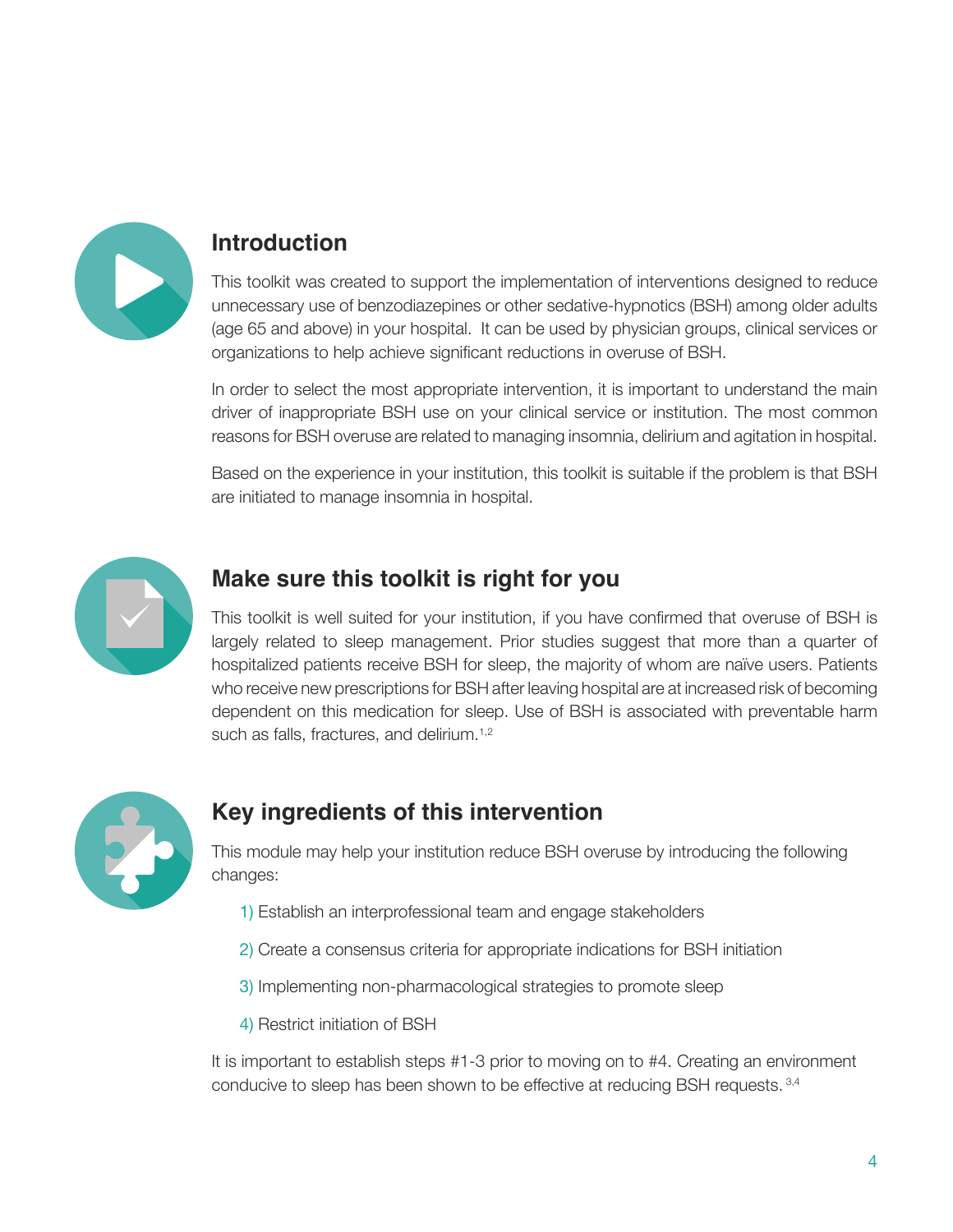#### **Establish an interprofessional team**

Physician groups (geriatricians, Priysician groups (genancians,<br>psychiatrists, internists and hospitalists)<br>Nursing leaders and educators<br>Pharmacists Nursing leaders and educators Pharmacists

> **Implementing non-pharmacological strategies to promote sleep**

Minimize interruptions Promote sleep Respond to needs Minimize interruptions<br>Promote sleep<br>Respond to needs



#### **Consensus criteria for appropriate indications for BSH initiation**

Engage stakeholders and achieve consensus

#### **Restrictive initiation of BSH** Education providers Update and remove routine BSH orders from ordersets Pharmacy medication reviews

#### **1) Establish an interprofessional team**

A successful implementation team is a key factor in driving change and involves a group of multi-disciplinary participants representing all stakeholder groups. Key stakeholders to include on the team are: geriatricians, psychiatrists or geriatric psychiatrists, inpatient physicians (internists and hospitalists), nurses, pharmacists and patients and families.

#### Engaging nurses in promoting sleep

Nurse input and appreciation of the negative impact of poor sleep is essential to ensure that the hospital environment is optimized to support sleep. To engage nurse managers and front-line nurses, this intervention should be promoted as empowering them to play a more active role in creating a safe environment for older adults, rather than creating additional work for them. Designating sleep champions to foster unit-driven culture change can be an effective method to achieve desired results.

#### Engaging pharmacists in reducing inappropriate BSH initiation

Pharmacist input is extremely valuable in reducing unnecessary BSH use. Pharmacists can identify inappropriate prescriptions for BSH and provide education for patients and caregivers on safer alternatives. Structured medication reviews can be an effective strategy to reduce inappropriate BSH prescriptions.

#### **2) Achieving consensus regarding appropriate indications for BSH**

Achieving consensus among clinicians regarding the appropriate indications for BSH is a crucial step in the development of interventions to reduce BSH use. Inpatient physicians, geriatricians, geriatric psychiatrists, nurses and pharmacists should be engaged in creating a consensus criteria for BSH use.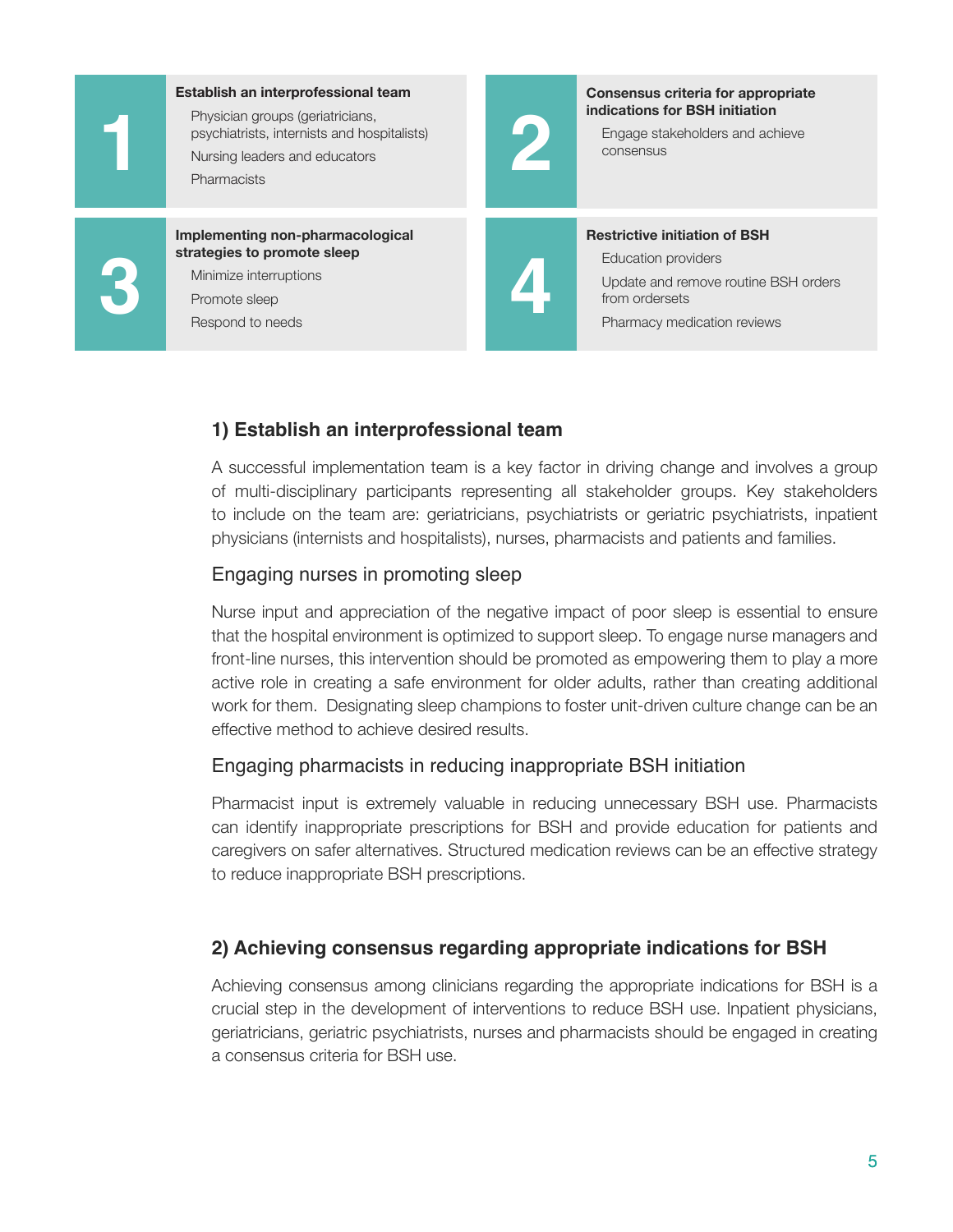#### Suggested criteria for appropriate clinical indications for benzodiazepine initiation among hospitalized patients.<sup>5</sup>

- Acute management of seizure disorder
- Alcohol and/or drug withdrawal
- Severe aggression posing imminent physical risk to patients and/or healthcare professional (excluding non-alcohol withdrawal related delirium)
- Pre-procedural sedation
- Severe generalized anxiety disorder unresponsive to other therapies
- Acute management of panic attack

Experts recommend considering pharmacological agents for sleep when pharmacological strategies have failed and when insomnia is negatively impacting the patient's daytime function. If BSH is initiated for sleep, consider the following principles:

- 1) Start at the lowest possible dose\*
- 2) Use for the shortest possible duration\* (consider one-time dose followed by close monitoring of effects)
- 3) Monitor for adverse effects (such as delirium, excessive daytime sleepiness due to "hangover effect")

\*The optimal drug and dosing is unknown.

To adequately engage physicians and providers in discussion, the improvement team needs to ensure that clinicians recognize that their input is necessary to ensure safe sleep strategies in hospital. The ultimate goal is to achieve consensus between all stakeholders of your patient care area before proceeding to the next step.

#### **3) Non-pharmacological strategies to support sleep in hospital**

Once interprofessional clinician consensus has been reached regarding the criteria for appropriate BSH initiation, and stakeholders have been engaged in the process, a unit or hospital wide plan to create a sleep-friendly environment is key to success. Without this critical step, insomnia will continue to negatively impact patients, leading to further BSH use. Hospital administrative leaders, and inter-departmental stakeholders must be engaged for this stage to be successful.

#### Minimize interruptions

Hospital environments are disruptive to sleep. Multiple interruptions to restful sleep at night include medication administration, clinical monitoring, transfer of patients in/out of wards and early morning blood work. Creating a hospital environment conducive to sleep has been associated with a decrease in BSH prescriptions by half.<sup>3</sup>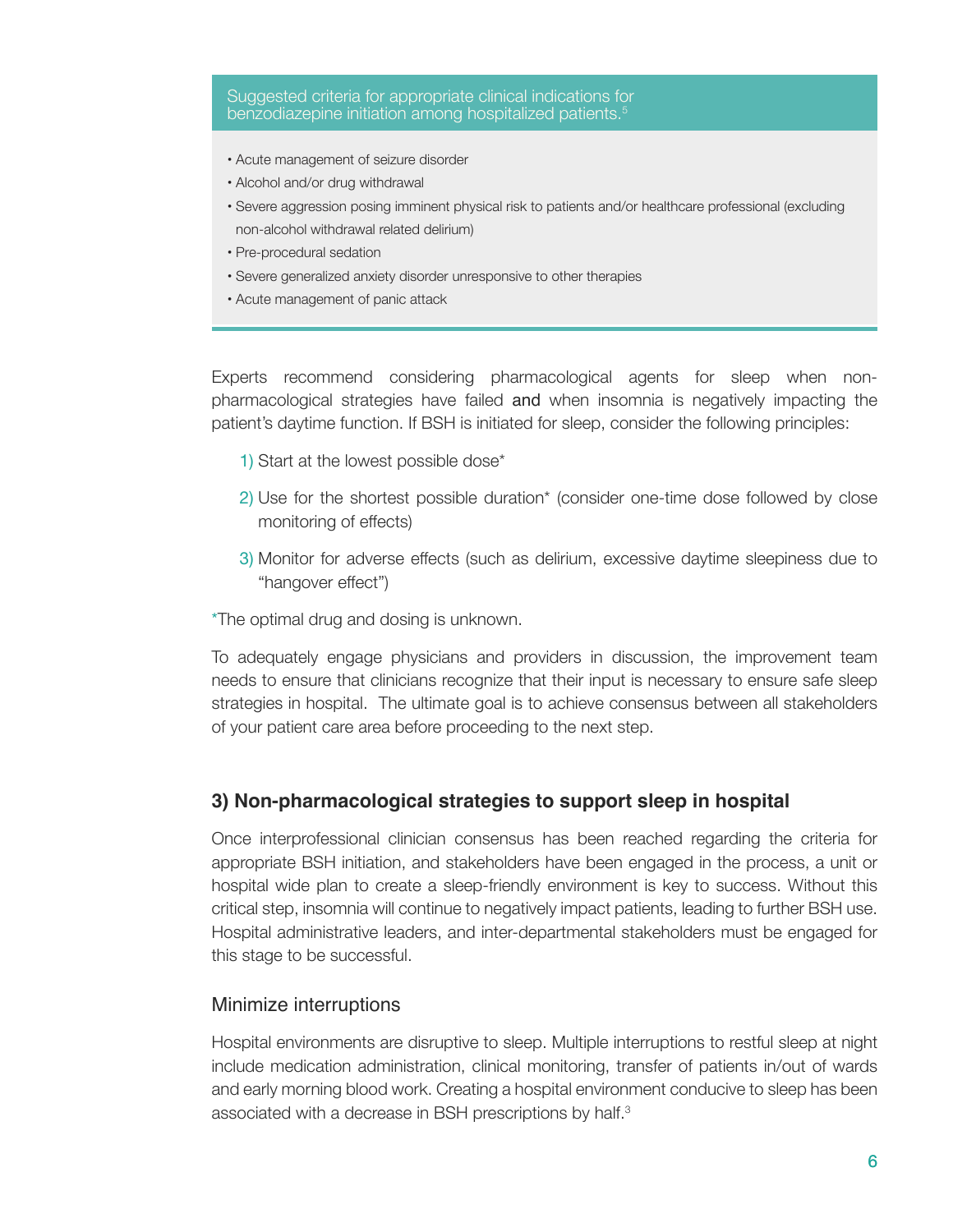Steps to implementation:

- a) Reduce frequency of vital checks and medication administration overnight. When possible, consider default medication administration times to allow a minimum of 6-8 hours of uninterrupted sleep time. Similarly, vital sign monitoring frequency for most (non-critically ill) ward patients can be reduced during sleep hours.
- b) Consider unit or hospital-wide default vital sign monitoring and medication administration times. Engage pharmacy, nursing, and senior leadership to create new policies to hard-wire practices and ensure changes are sustained.
- c) Engage necessary stakeholders such as the laboratory, physicians, nurses and informatics to modify the pre-set distribution of morning blood work requisitions.

#### **Promote sleep**

Using non-pharmacological strategies to improve sleep reduces BSH use.<sup>4</sup> Strong nurse leadership and organizational support is necessary to ensure successful culture change.

Steps to implementation:

- a) Establish "Quiet sleep time" routine and limit disruptions such as use of cleaning equipment (e.g., "Zamboni" floor cleaners, vacuums), loud conversations in shared areas, unit paging and alarm systems.
- b) Modify ambient lighting, temperature control automated lights off in patient rooms, use of flashlights by healthcare personnel. Consider under-bed lighting, motioncensored night lights.
- c) Consider positioning patient near window, if possible.
- d) Address medical conditions associated with poor sleep such as pain, infection, prolonged NPO/fasting duration, distressing symptoms such as constipation, urinary retention, shortness of breath, or symptomatic conditions such as obstructive sleep apnea, benign prostatic hypertrophy, heart failure, gastroesophageal reflux disease.
- e) Provide aides to facilitate sleep (such as eye masks, ear plugs, non-caffeinated warm beverages, warm blankets)
- f) Engage and empower patients and caregivers in advocating for strategies that support the patient's usual nighttime routine and other non-pharmacological strategies to promote sleep (such as calming music, reducing caffeinated food products after morning).

#### **Respond to patients' needs**

Individualized care plans may be useful in achieving better sleep among select patients in hospital. Patients with dementia and behavioural issues will need tailored plans to address each behaviour. Engaging specialists such as geriatric psychiatrists, geriatricians and nurses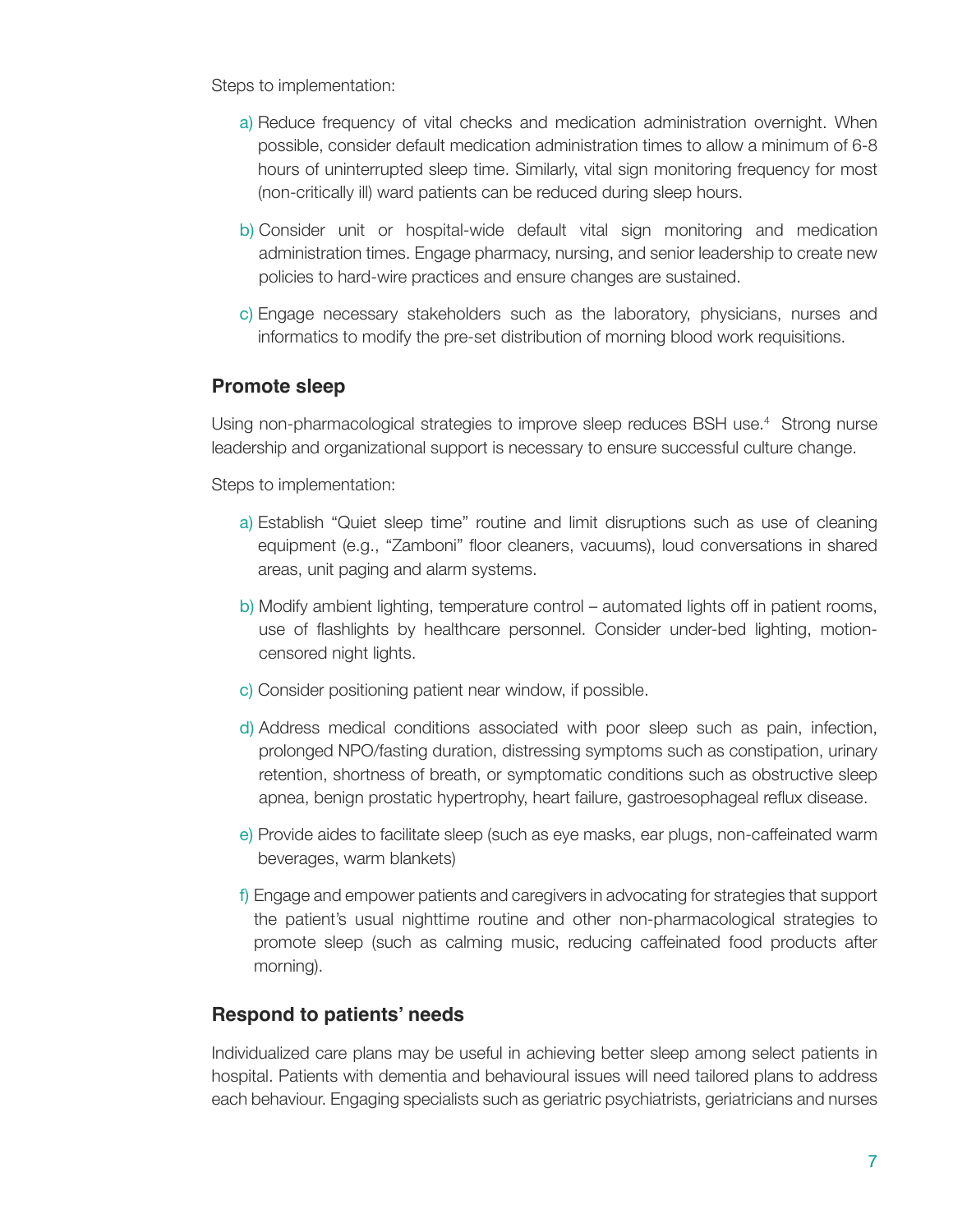with specialty in gerontology can help your team create safe care plans to address patient needs.

Steps to implementation:

- a) Develop individualized care plans to address responsive behaviours or sleep cycle symptoms associated with dementia or delirium (see [Alberta Guideline on the](http://www.%20albertahealthservices.ca/scns/auatoolkit.aspx) [Appropriate Use of Antipsychotic \(AUA\) Medications](http://www.%20albertahealthservices.ca/scns/auatoolkit.aspx) (2013)).
- b) Actively engage patients in activity during the day (i.e., "wake therapy") and minimize daytime sleeping
- c) Create routines for bedtime (e.g., continence care; toileting prior to bed)
- d) Address needs (temperature control, hunger, medications that affect sleep such as diuretic use)

Now that you have achieved consensus on appropriate BSH use, engaged nurses and pharmacists and created a sleep-friendly environment, you are now ready to actively reduce BSH initiation in hospital.

### **4) Restrictive initiation of BSH**

The following are specific components of interventions that can reduce BSH initiation. Depending on the root causes of over-prescribing in your setting, some or all aspects can be deployed.

### **Education**

Physician, patient/caregiver and nursing education can reduce initiation of BSH for sleep. This includes education on non-pharmacological sleep strategies and restrictive BSH use. Specific education targeting prescribers on the harms of BSH may be effective at dispelling the commonly held belief that z-drugs (such as Zopiclone/Imovane) are "safe" sedatives. Educational strategies include case-based learning modules, and expert-led seminars or rounds. Clinicians of all disciplines should be targeted, including physicians, nurses, pharmacists, and other inter-professional healthcare providers. Providing alternatives such as melatonin may be appropriate.

#### **Pre-printed or electronic order set review**

Order set review can uncover routine orders for BSHs and an opportunity to reducing initiation. Any routine orders for BSH for the indication of insomnia should be reviewed and removed. The key is to ensure that patients experiencing sleep disturbances are clinically assessed and non-pharmacological strategies optimized prior to considering initiation of pharmacological agents.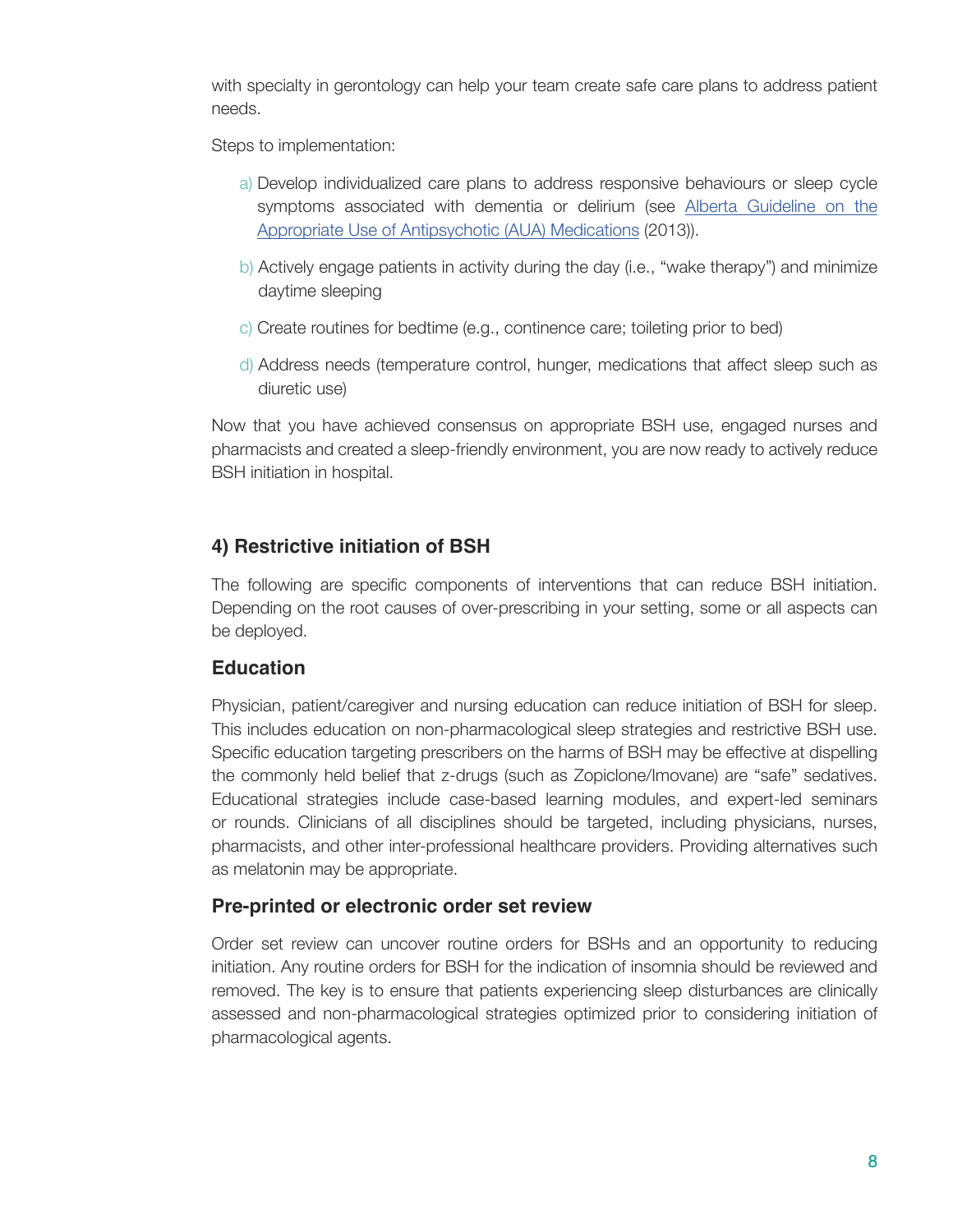#### **Pharmacy medication reviews**

Pharmacy medication reviews can be an effective method to apply the consensus criteria in patients who have received BSHs. Pharmacists and/or other experts such as geriatricians or geriatric psychiatrists are excellent resources to provide real-time BSH reviews with clinician teams to ensure appropriate use through stewardship. In addition, patients who are preprescribed BSHs in the community without indication, may be appropriate candidates for home deprescribing interventions. Partnering with primary care providers is one effective strategy to ensure on-going deprescribing efforts. For stable patients who will be in hospital for prolonged periods awaiting discharge planning, it may be appropriate to initiate a deprescribing strategy.

Developed by a team of pharmacists, family physicians, specialists and medical researchers through the [Canadian Deprescribing Network](http://deprescribing.org), the following deprescribing algorithm can help you decide when and how to reduce benzodiazepines safely.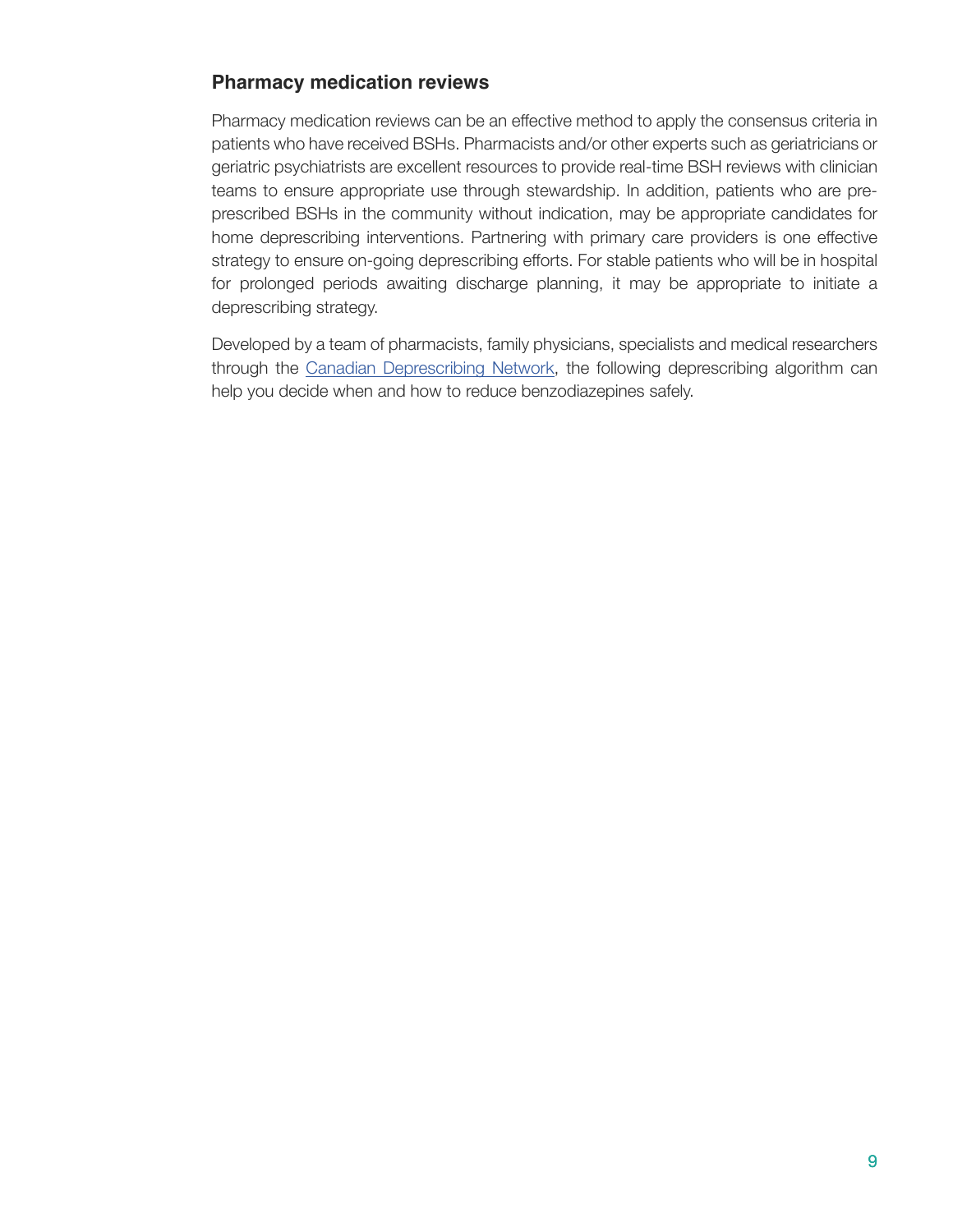### Benzodiazepine & Z-Drug (BZRA) Deprescribing Algorithm February 2019 deprescribing.org

# Why is patient taking a BZRA?

If unsure, find out if history of anxiety, past psychiatrist consult, whether may have been started in hospital for sleep, or for grief reaction.

• Insomnia on its own OR insomnia where underlying comorbidities managed For those ≥ 65 years of age: taking BZRA regardless of duration (avoid as first line therapy in older people) For those 18-64 years of age: taking BZRA  $>$  4 weeks

Engage patients (discuss potential risks, benefits, withdrawal plan, symptoms and duration)

# Recommend Deprescribing

# Taper and then stop BZRA

(taper slowly in collaboration with patient, for example ~25% every two weeks, and if possible, 12.5% reductions near end and/or planned drug-free days)

- For those  $\geq 65$  years of age (strong recommendation from systematic review and GRADE approach)
- For those 18-64 years of age (weak recommendation from systematic review and GRADE approach)
- Offer behavioural sleeping advice; consider CBT if available (see reverse)

# Monitor every 1-2 weeks for duration of tapering  $\int_{\text{anomaches to}}^{\text{Use non-drug}}$

Expected benefits:

May improve alertness, cognition, daytime sedation and reduce falls

Withdrawal symptoms:

• Insomnia, anxiety, irritability, sweating, gastrointestinal symptoms (all usually mild and last for days to a few weeks)

**© Use freely, with credit to the authors. Not for commercial use. Do not modify or translate without permission.** ெை This work is licensed under a Creative Commons Attribution-NonCommercial-ShareAlike 4.0 International License. Contact deprescribing@bruyere.org or visit deprescribing.org for more information. BY NC SA

Pottie K, Thompson W, Davies S, Grenier J, Sadowski C, Welch V, Holbrook A, Boyd C, Swenson JR, Ma A, Farrell B. Evidence-based clinical practice guideline for deprescribing benzodiazepine receptor agonists. Can Fam Physician 2018;64:339-51 (Eng), e209-24 (Fr)

- Other sleeping disorders (e.g. restless legs) •
- Unmanaged anxiety, depression, physical or mental condition that may be causing or aggravating insomnia
- Benzodiazepine effective specifically for anxiety
- Alcohol withdrawal •

# Continue BZRA

- Minimize use of drugs that worsen insomnia (e.g. caffeine, alcohol etc.)
- Treat underlying condition
- Consider consulting psychologist or psychiatrist or sleep specialist

If symptoms relapse:

#### Consider

Maintaining current BZRA dose for 1-2 weeks, then continue to taper at slow rate

Alternate drugs

Other medications have been used to manage insomnia. Assessment of their safety and effectiveness is beyond the scope of this algorithm. See BZRA deprescribing guideline for details.

This algorithm and accompanying advice support recommendations in the NICE guidance on the use of zaleplon, zolpidem and zopiclone for the short-term management of insomnia, and medicines optimisation. National Institute for Health and Care Excellence, February 2019



Use behavioral approaches and/or CBT (see reverse)

approaches to manage insomnia



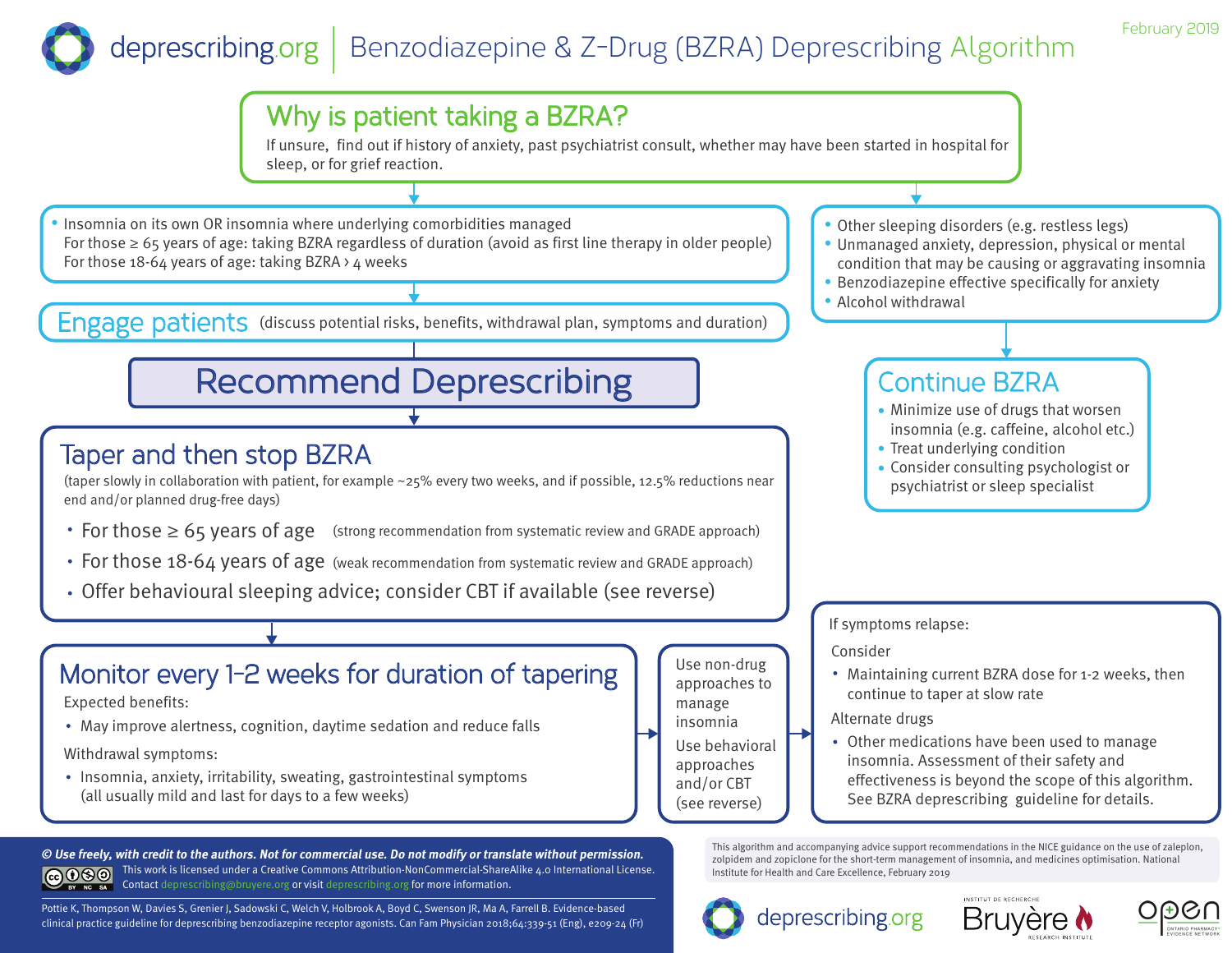#### deprescribing.org Benzodiazepine & Z-Drug (BZRA) Deprescribing Notes

### BZRA Availability

| <b>BZRA</b>                                      | <b>Strength</b>             | <b>Patients should understand:</b><br>• The rationale for deprescribing (associated risl<br>· Withdrawal symptoms (insomnia, anxiety) may<br>(days to a few weeks)<br>• They are part of the tapering plan, and can con                                                                                                                                                                                                                                                                                                                                                                                                                                                                                                                                          |  |
|--------------------------------------------------|-----------------------------|------------------------------------------------------------------------------------------------------------------------------------------------------------------------------------------------------------------------------------------------------------------------------------------------------------------------------------------------------------------------------------------------------------------------------------------------------------------------------------------------------------------------------------------------------------------------------------------------------------------------------------------------------------------------------------------------------------------------------------------------------------------|--|
| Alprazolam (Xanax®) <sup>T</sup>                 | 0.25 mg, 0.5 mg, 1 mg, 2 mg |                                                                                                                                                                                                                                                                                                                                                                                                                                                                                                                                                                                                                                                                                                                                                                  |  |
| Bromazepam (Lectopam®) <sup>™</sup>              | 1.5 mg, $3$ mg, $6$ mg      |                                                                                                                                                                                                                                                                                                                                                                                                                                                                                                                                                                                                                                                                                                                                                                  |  |
| Chlordiazepoxide <sup>c</sup>                    | 5 mg, 10 mg, 25 mg          | <b>Tapering doses</b>                                                                                                                                                                                                                                                                                                                                                                                                                                                                                                                                                                                                                                                                                                                                            |  |
| Clonazepam (Rivotril®) <sup>T</sup>              | 0.25 mg, 0.5 mg, 1 mg, 2 mg | . No published evidence exists to suggest switching<br>symptoms or is more effective than tapering short<br>• If dosage forms do not allow 25% reduction, con<br>latter part of tapering, or switch to lorazepam or<br>Behavioural management<br><b>Primary care:</b><br>1. Go to bed only when sleepy<br>Do not use bed or bedroom for anything but sleep<br>(or intimacy)<br>If not asleep within about 20-30 min at the beginni<br>of the night or after an awakening, exit the bedroon<br>If not asleep within 20-30 min on returning to bed,<br>4.<br>repeat $#3$<br>Use alarm to awaken at the same time every morni<br>Do not nap<br>6.<br>Avoid caffeine after noon<br>7.<br>Avoid exercise, nicotine, alcohol, and big meals<br>within 2 hrs of bedtime |  |
| Clorazepate (Tranxene®) <sup>c</sup>             | 3.75 mg, 7.5 mg, 15 mg      |                                                                                                                                                                                                                                                                                                                                                                                                                                                                                                                                                                                                                                                                                                                                                                  |  |
| Diazepam (Valium®) <sup>T</sup>                  | 2 mg, 5 mg, 10 mg           |                                                                                                                                                                                                                                                                                                                                                                                                                                                                                                                                                                                                                                                                                                                                                                  |  |
| Flurazepam (Dalmane®) <sup>c</sup>               | 15 mg, 30 mg                |                                                                                                                                                                                                                                                                                                                                                                                                                                                                                                                                                                                                                                                                                                                                                                  |  |
| Lorazepam (Ativan <sup>®</sup> ) <sup>T, S</sup> | $0.5$ mg, $1$ mg, $2$ mg    |                                                                                                                                                                                                                                                                                                                                                                                                                                                                                                                                                                                                                                                                                                                                                                  |  |
| Nitrazepam (Mogadon®) <sup>™</sup>               | 5 mg, 10 mg                 |                                                                                                                                                                                                                                                                                                                                                                                                                                                                                                                                                                                                                                                                                                                                                                  |  |
| Oxazepam (Serax®) <sup>™</sup>                   | 10 mg, 15 mg, 30 mg         |                                                                                                                                                                                                                                                                                                                                                                                                                                                                                                                                                                                                                                                                                                                                                                  |  |
| Temazepam (Restoril®) <sup>c</sup>               | 15 mg, 30 mg                |                                                                                                                                                                                                                                                                                                                                                                                                                                                                                                                                                                                                                                                                                                                                                                  |  |
| Triazolam (Halcion®) <sup>T</sup>                | 0.125 mg, 0.25 mg           |                                                                                                                                                                                                                                                                                                                                                                                                                                                                                                                                                                                                                                                                                                                                                                  |  |
| Zopiclone (Imovane®, Rhovane®) <sup>™</sup>      | 5mg, 7.5mg                  |                                                                                                                                                                                                                                                                                                                                                                                                                                                                                                                                                                                                                                                                                                                                                                  |  |
| Zolpidem (Sublinox®) <sup>s</sup>                | 5mg, 10mg                   | Using CBT                                                                                                                                                                                                                                                                                                                                                                                                                                                                                                                                                                                                                                                                                                                                                        |  |

 $T =$  tablet,  $C =$  capsule,  $S =$  sublingual tablet

### BZRA Side Effects

- BZRAs have been associated with:  $\begin{pmatrix} 1 & 1 \\ 1 & 1 \end{pmatrix}$ 
	- physical dependence, falls, memory disorder, dementia, functional  $\begin{array}{c} \text{impairment,} \text{ daytime} \text{~sedation and motor vehicle accidents} \end{array}$
- **Risks increase in older persons**

### Engaging patients and caregivers

#### **Patients should understand:**

- **If we can also continued BZRA** use, reduced long-term efficacy) **If the rationale for deprescribing** (associated risks of continued BZRA use, reduced long-term efficacy)
	- Withdrawal symptoms (insomnia, anxiety) may occur but are usually mild, transient and short-term (days to a few weeks)
	- They are part of the tapering plan, and can control tapering rate and duration

### Tapering doses

- $\bullet$  No published evidence exists to suggest switching to long-acting BZRAs reduces incidence of withdrawal symptoms or is more effective than tapering shorter-acting BZRAs •
- symptoms or is more effective than tapering shorter-acting BZRAs<br>If dosage forms do not allow 25% reduction, consider 50% reduction initially using drug-free days during In dosage forms do not allow 25% reduction, consider 50% reduction initially d<br>latter part of tapering, or switch to lorazepam or oxazepam for final taper steps

•

### Behavioural management

#### **Primary care:**

- 1. Go to bed only when sleepy
- 2. Do not use bed or bedroom for anything but sleep (or intimacy)
- 3. If not asleep within about 20-30 min at the beginning of the night or after an awakening, exit the bedroom • •
- repeat #3
- 5. Use alarm to awaken at the same time every morning
- 6. Do not nap
- 7. Avoid caffeine after noon
- Exercise, nicotine, alcohol, and big meals and  $\overline{\text{R}}$  8. Avoid exercise, nicotine, alcohol, and big meals within 2 hrs of bedtime

### **Institutional care:**

- 1. Pull up curtains during the day to obtain bright light exposure<br>
Minimize use of drugs that we can be considered to the worse of drugs that we can be considered to the constant of the constant of the constant of the constant of the constant of the constant of the constant of t
- $\overline{\phantom{a}}$  2. Keep alarm noises to a minimum

 $U$ nmanaged an $\mathcal{U}$  and  $\mathcal{U}$  and  $\mathcal{U}$  and  $\mathcal{U}$  and  $\mathcal{U}$  and  $\mathcal{U}$  and  $\mathcal{U}$ 

- 3. Increase daytime activity & discourage daytime sleeping
- 4. Reduce number of naps (no more than 30 mins and no naps after 2 pm)
- $\frac{1}{5}$ . Offer warm decaf drink, warm milk at night
- 6. Restrict food, caffeine, smoking before bedtime
- 7. Have the resident toilet before going to bed
- 8. Encourage regular bedtime and rising times
- 9. Avoid waking at night to provide direct care
- 10. Offer backrub, gentle massage

### Using CBT

#### **What is cognitive behavioural therapy (CBT)?**

what is cognitive behaviourat therapy (CBT):<br>• CBT includes 5-6 educational sessions about sleep/insomnia, stimulus control, sleep restriction, sleep hygiene, relaxation training and support<br>Monitor every 1-2 weeks for duration training and support<br>Monitor every 1-2 weeks for duration of tapering use non-drug and support  $M_{\rm BH}$  does for  $1-2$  weeks, then  $1-2$  weeks, then  $1-2$  weeks, then  $1-2$ 

If symptoms relapse:

#### **Does it work?**

Does it work?<br>• CBT has been shown in trials to improve sleep outcomes with sustained long-term benefits <sub>l</sub>own in trials to improve sleep outcomes wi

#### **Who can provide it?**

**Who can provide it?**<br>• Clinical psychologists usually deliver CBT, however, others can be trained or can provide aspects of CBT education; self-help programs are available wever, others can be trained or can provide as  $\mid$ effectiveness is beyond the scope of this algorithm.

### **How can providers and patients find out about it?**

**How can providers and patients find out about it?**<br>• Some resources can be found here: https://mysleepwell.ca/

© Use freely, with credit to the authors. Not for commercial use. Do not modify or translate without permission.<br>
CO O S O This work is licensed under a Creative Commons Attribution-NonCommercial-ShareAlike 4.0 Internation This work is licensed under a Creative Commons Attribution-NonCommercial-ShareAlike 4.0 International License. Contact deprescribing@bruyere.org or visit deprescribing.org for more information. BY NC SA

Pottie K, Thompson W, Davies S, Grenier J, Sadowski C, Welch V, Holbrook A, Boyd C, Swenson JR, Ma A, Farrell B. Evidence-based clinical practice guideline for deprescribing benzodiazepine receptor agonists. Can Fam Physician 2018;64:339-51 (Eng), e209-24 (Fr) This algorithm and accompanying advice support recommendations in the NICE guidance on the use of zaleplon, zolpidem and zopiclone for the short-term management of insomnia, and medicines optimisation. National Institute for Health and Care Excellence, February 2019





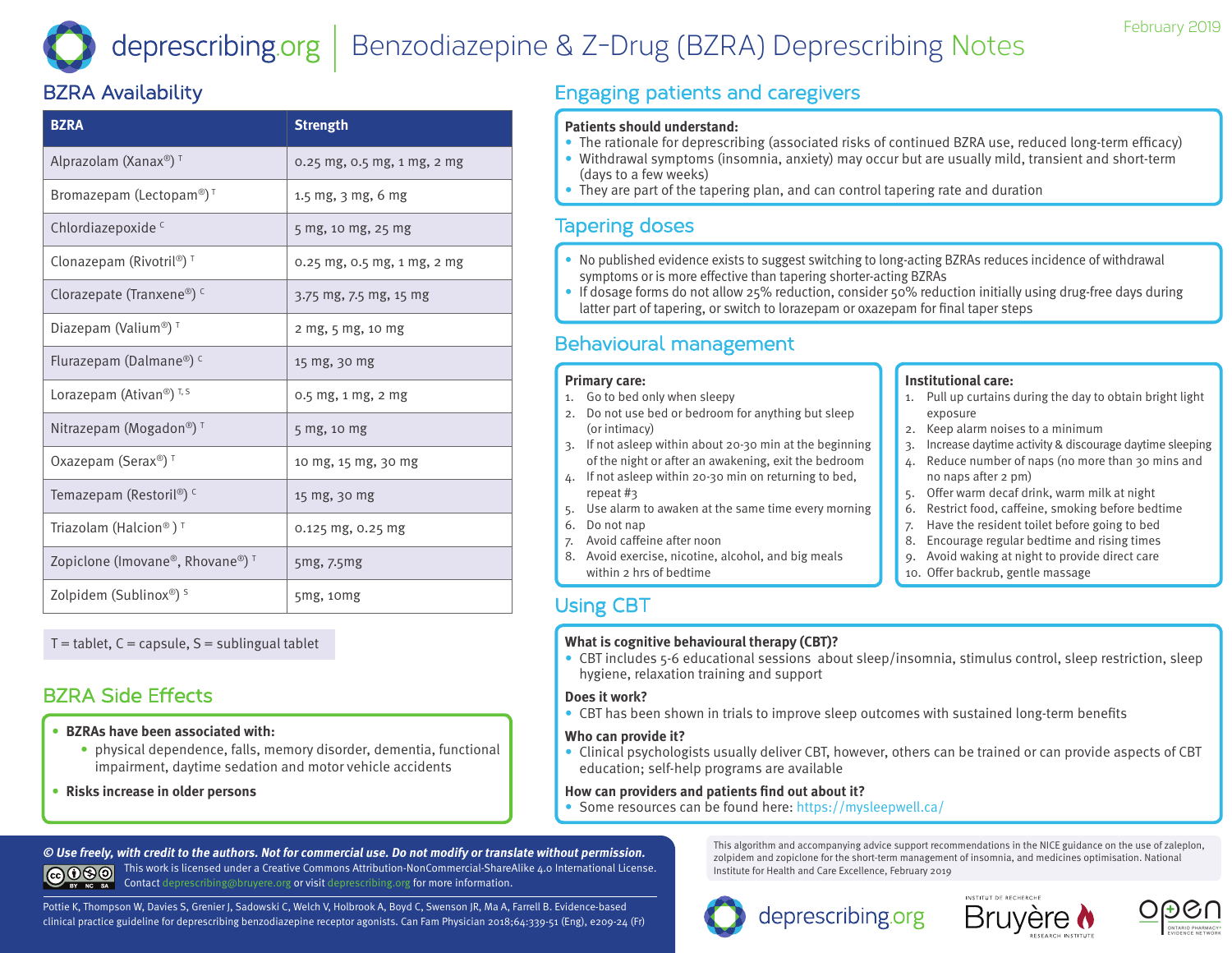

### **Measuring your performance**

### **Choose a family of measures**

1) Outcome measures: These are the main improvement outcomes that you are trying to achieve. An example is the proportion of BSH-naïve patients who receive a new prescription for BSH for sleep while in hospital. While this measure helps to reduce a patient's exposure to potential harm, you may also wish to track the number of patients who actually receive a sleep aid. Other clinical outcome(s) of interest:

- Falls
- Delirium
- Sleep quality (consider administering sleep surveys)
- 2) Process measures: These measures are developed to ensure that each aspect of the intervention is being carried out and delivered as intended. Examples include: proportion of providers who received an educational intervention to reduce BSH prescribing; proportion of eligible patients who receive appropriate pharmacy medication review
- 3) Balancing measures: Any intervention may create new unintended consequences that need to be measured. Examples include: occurrence of any inappropriate abrupt discontinuation of chronic pre admission BSH prescriptions; withdrawal incidents, prescription rates of other sedating medications (e.g., quetiapine, trazodone, dimenhydramine)

### **Determine a collection method**

There are many ways to measure BSH use in your institution. The first step is to decide on the measurement tool:

- 1) Chart audits:
	- a) Count the number of patients prescribed BSH at home (A)
	- b) Count the number of patients prescribed any BSH for sleep in hospital, excluding patients who are home BSH users (B)
	- c) Count the total number of patients in hospital during a given period (ie., 1 month) (C)
	- d) Proportion of BSH-naïve patients receiving BSH for sleep =  $B/(C-A)^*100$
	- e) These audits can be performed weekly or monthly by the improvement team or logged daily by front-line staff and plotted on a graph to visual effect over time and response to interventions
- 2) Electronic medication order entry:
	- a) Institutions with computer physician order entry may have electronic pharmacy drug databases that can be queried to provide a list of patients prescribed BSHs while in hospital. This function can be useful in creating a drug database for the basis of focused chart reviews.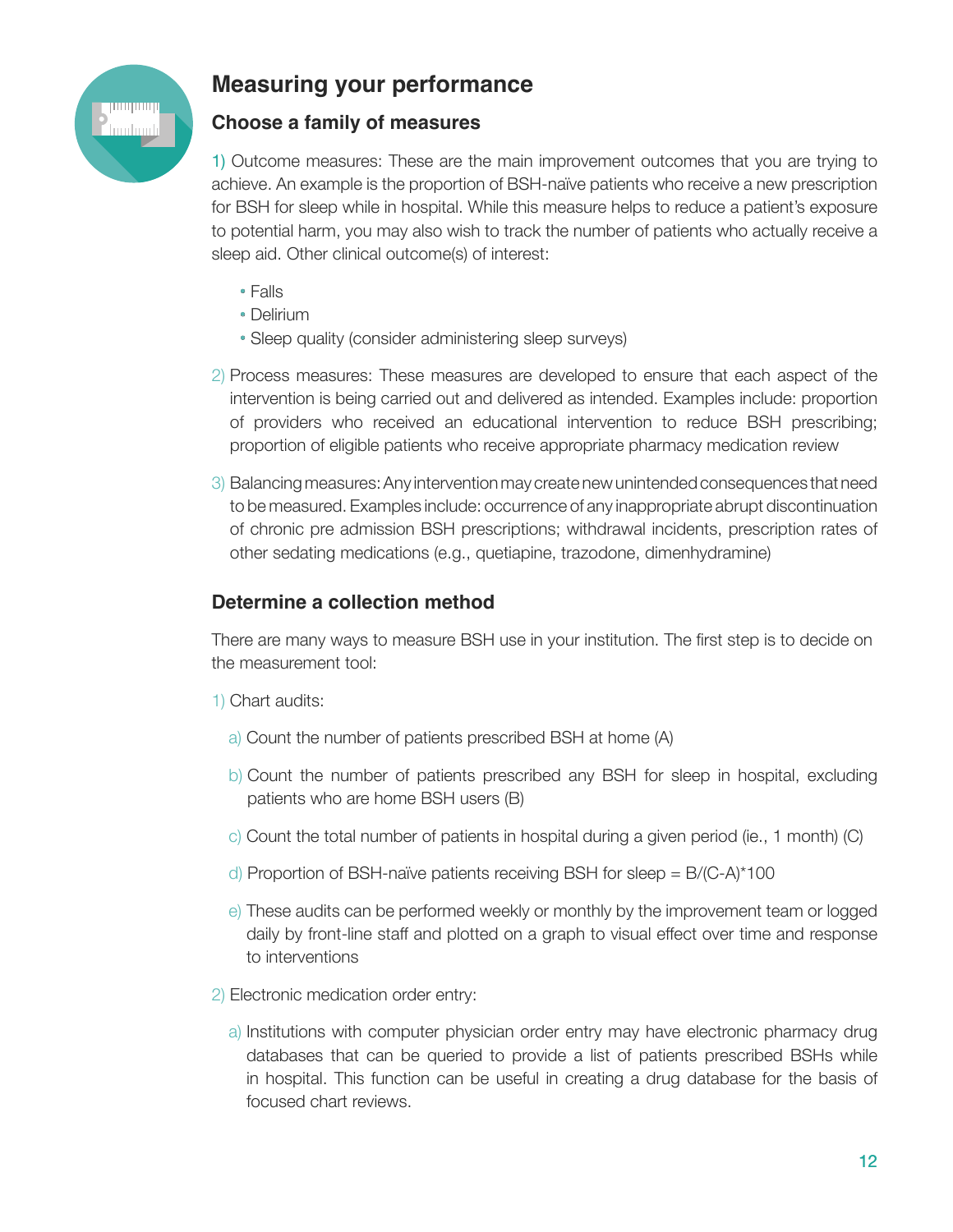

### **Sustaining early successes**

Once the intervention to reduce BSH initiation has been implemented and refined resulting in significant reduction in BSH prescriptions, there are several important ways to help sustain this performance:

- Non-pharmacological strategies to promote sleep should become institutional policy. This information should be provided to all new nurses and physicians joining the institution.
- Posters of these indications can be created and displayed on inpatient units.



## **Additional Resources**

### **Sleep and sedative reduction resources:**

- 1) [Alberta Guideline on the Appropriate Use of Antipsychotic \(AUA\) Medications \(2013\).](http://www.albertahealthservices.ca/scns/auatoolkit.aspx)
- 2) [Rx Files: Chronic insomnia in older adults.](http://www.rxfiles.ca/rxfiles/uploads/documents/Insomnia-Older-Adults-QandA.pdf)
- 3) [RNAO: Managing responsive behaviours](http://ltctoolkit.rnao.ca).

### QI resources:

- 1) Health Quality Ontario, QI Tools & Resources <https://quorum.hqontario.ca/en/Home/QI-Tools-Resources/QI-Essentials>
- 2) Institute for Healthcare Improvement, Model for Improvement <http://www.ihi.org/resources/Pages/HowtoImprove/default.aspx>



### **References**

- 1) Finkle WD, Der JS, Greenland S, et al. Risk of fractures requiring hospitalization after an initial prescription for zolpidem, alprazolam, lorazepam, or diazepam in older adults. J Am Geriatr Soc 2011;59(10):1883–90.
- 2) Allain H, Bentué-Ferrer D, Polard E, Akwa Y, Patat A. Postural instability and consequent falls and hip fractures associated with use of hypnotics in the elderly: a comparative review. Drugs Aging 2005;22(9):749–65.
- 3) Bartick MC, Thai X, Schmidt T, Altaye A, Solet JM. Decrease in as-needed sedative use by limiting nighttime sleep disruptions from hospital staff. Journal of hospital medicine (Online) 2010;5(3):E20–4.
- 4) McDowell JA, Mion LC, Lydon TJ, Inouye SK. A nonpharmacologic sleep protocol for hospitalized older patients. J Am Geriatr Soc 1998;46(6):700–5.
- 5) Choosing Wisely Canada. Five things physiciains and patients should question: Canadian Geriatrics Society [Internet]. [cited 2016 Mar 6];Available from: http://www. choosingwiselycanada.org/recommendations/geriatrics/